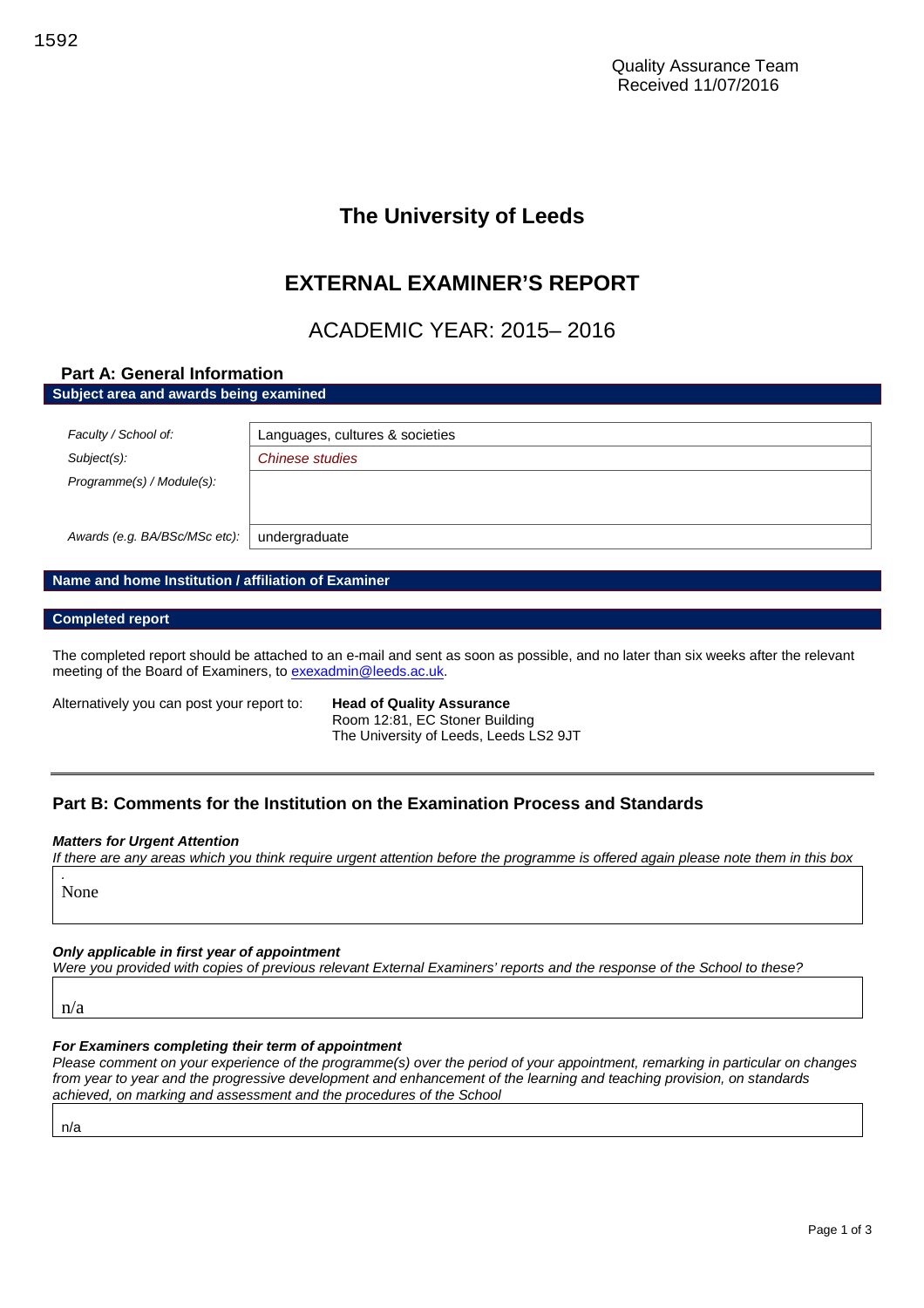#### **Standards**

- **1. Please indicate the extent to which the programme Aims and Intended Learning Outcomes (ILOs) were commensurate with the level of the award**
	- *The appropriateness of the Intended Learning Outcomes for the programme(s)/modules and of the structure and content of the programme(s);*
	- *The extent to which standards are appropriate for the award or award element under consideration.*

The level and nature of the assessment all seems entirely appropriate and suitable to me. Indeed, there were a number of modules, most noticeably EAST2009 Classics of Chinese Literature and Thought; EAST2006 China since 1979; and EAST3102 Chinese language for International Trade and Business, which demonstrated some innovative and interesting methods of assessment.

#### **2. Did the Aims and ILOs meet the expectations of the national subject benchmark (where relevant)?**

 *The comparability of the programme(s) with similar programme(s) at other institutions and against national benchmarks and the Framework for Higher Education Qualifications.*

The programmes are comparable with others offered at other Russell Group universities throughout the UK

#### **3. Please comment on the assessment methods and the appropriateness of these to the ILOs**

- *The design and structure of the assessment methods, and the arrangements for the marking of modules and the classification of awards;*
- *The quality of teaching, learning and assessment methods that may be indicated by student performance.* In almost all cases, this was appropriate. As I mentioned at the exam board, there was one module – namely EAST2812 (Semester 1), Cantonese for mandarin Speakers – which bears mentioning here. In this module, 9/16 students gained a first, and in the aural exam, only one student scored below 80. This was raised as an issue at the exam board, and it was agreed that the Department would look into altering assessment or weightings of assessment. The module as it stands appears to be used by some students as a source of easy credits. I note that similar issues were raised regarding this module (or modules like it) last year.

#### **4. Were students given adequate opportunity to demonstrate their achievement of the Aims and ILOs?**

 *The academic standards demonstrated by the students and, where possible, their performance in relation to students on comparable courses;*

*The strengths and weaknesses of the students as a cohort.*

On the whole, this was adequate. There were a small number of modules in which I believed the marking on a whole to have bene too harsh. However, these marks were raised at the exam board, and it was agreed that marks should be changed accordingly. This was done (and agreed to by the board)

**5. For Examiners responsible for programmes that include clinical practice components, please comment on the learning and assessment of practice components of the curriculum**  $n/a$ 

#### **6. Please comment on the nature and effectiveness of enhancements to the programme(s) and modules since the previous year**

*It would be particularly helpful if you could also identify areas of good practice which are worthy of wider dissemination.* I note that the feedback provided on UG dissertations is far more extensive this year (this was a point I raised last year).

**7. Please comment on the influence of research on the curriculum and learning and teaching** *This may include examples of curriculum design informed by current research in the subject; practice informed by research; students undertaking research.*

The UG dissertations suggest that many of the best students are capable of undertaking very extensive and high quality research. There is also evidence of a research-led approach to teaching in a number of UG modules.

#### **8. Where the programme forms part of an Integrated PhD, please comment on the appropriateness of the programme as training for a PhD**

**n/a**

**For Examiners involved in mentoring arrangements**

**9. If you have acted as a mentor to a new External Examiner or have received mentor support please comment here on the arrangements**

Support from my mentor last year (<<>>) was useful and appropriate.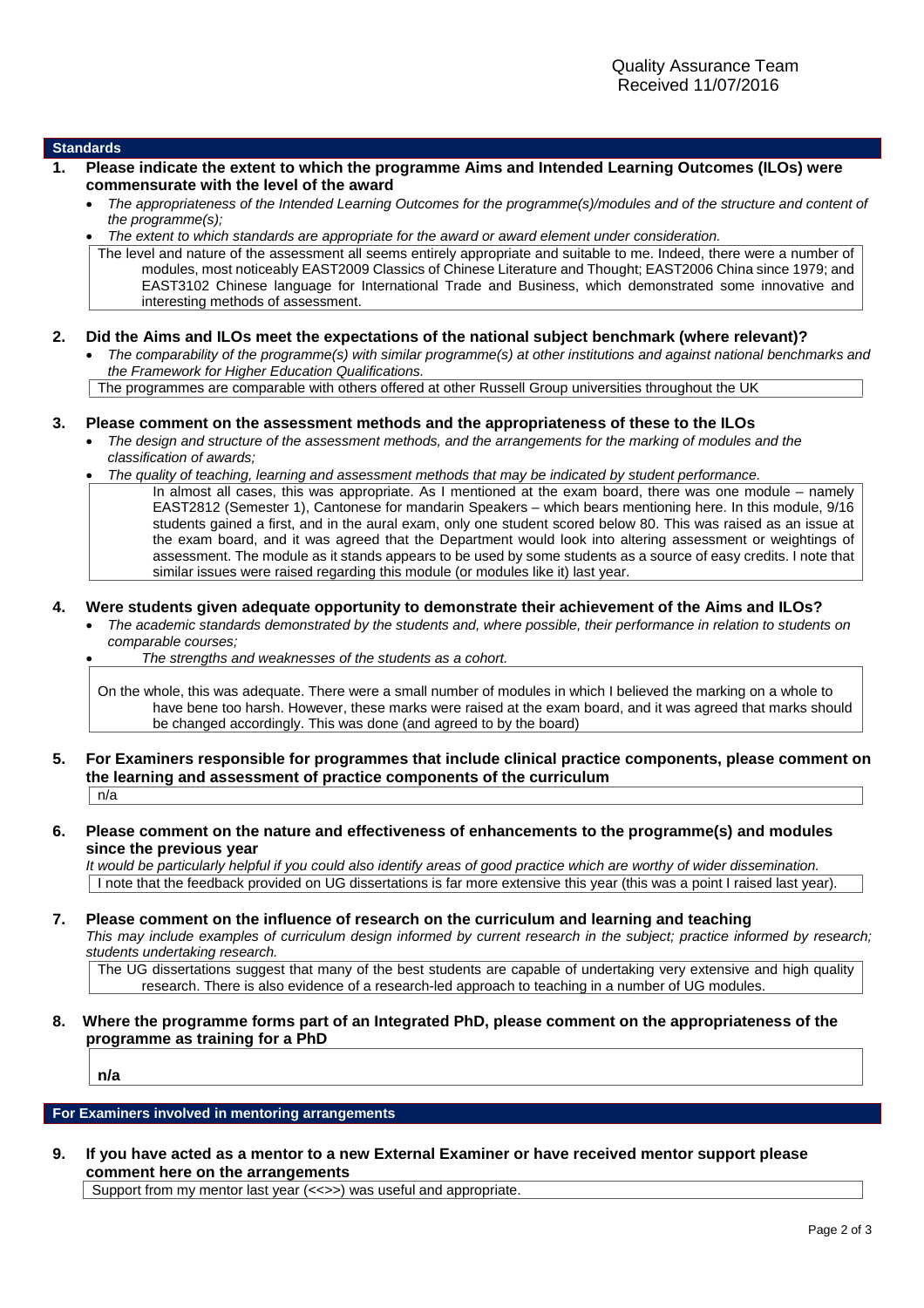#### **The Examination/Assessment Process**

**10. The University and its Schools provide guidance for External Examiners as to their roles, powers and responsibilities. Please indicate whether this material was sufficient for you to act effectively as an External Examiner.**

*Whether External Examiners have sufficient access to the material needed to make the required judgements and whether they are encouraged to request additional information.*

Yes. All necessary material was provided to me.

**11. Did you receive appropriate documentation relating to the programmes and/or parts of programmes for which you have responsibility, e.g. programme specifications or module handbooks, marking criteria?** *The coherence of the policies and procedures relating to External Examiners and whether they match the explicit roles they are asked to perform.*

Yes – this is an improvement on last year, in that all necessary paperwork was provided to me for all UG modules in 2016 (last year there were one or two modules which were missing the necessary materials when I arrived at Leeds).

- **12. Were you provided with all draft examination papers/assessments? Was the nature and level of the questions appropriate? If not, were suitable arrangements made to consider your comments?** Yes – I was provided with exam papers in draft form and I note that suggested changes were all used where appropriate.
- **13. Was sufficient assessed / examined work made available to enable you to have confidence in your evaluation of the standard of student work? Were the scripts clearly marked/annotated?** Yes.
- **14. Was the choice of subjects for dissertations appropriate? Was the method and standard of assessment appropriate?**

In almost all cases, the marking of UG dissertations was appropriate and fair. I did note one dissertation which I believed to have been marked too harshly, but this was raised at the board.

**15. Were the administrative arrangements satisfactory for the whole process, including the operation of the Board of Examiners? Were you able to attend the meeting? Were you satisfied with the recommendations of the Board?**

Yes – all satisfactory and dealt with professionally and fairly.

**16. Were appropriate procedures in place to give due consideration to mitigating circumstances and medical evidence?**

Yes. All of these were discussed when necessary at the Exam Board. There was one case in which I believed that an UG dissertation had been marked too harshly, but this mark was raised on my recommendation at the exam board.

#### **Other comments**

#### **Please use this box if you wish to make any further comments not covered elsewhere on the form**

Two suggestions which I raised at the exam board:

- 1. The Department might like to explore how better consistency in the interpretation of the official Marking Criteria might be achieved, as at present, there appears to be a significant difference of opinion in applying these across modules, and indeed within modules when it comes to dissertations.
- 2. In terms of feedback on mark moderation, there was also a large difference in details according to different individual markers, with some markers providing detailed commentary (which is very useful for providing context to external examiners and indeed module convenors), and others providing the absolute minimum. The Department may wish to look at standardising this, to ensure a minimum standard across all modules.